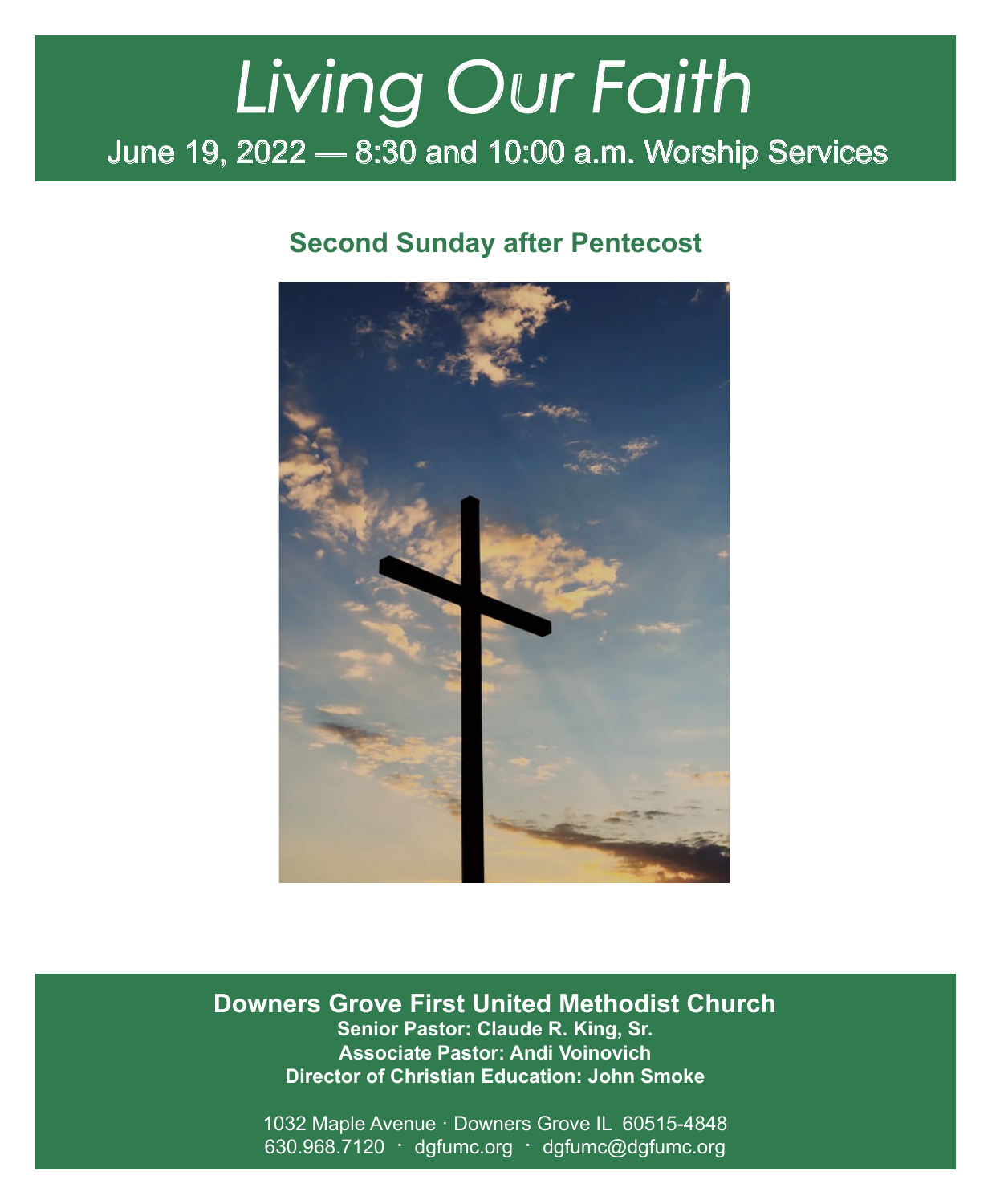# **Thought for the Day**

*"Nobody's free until everybody's free."*

– Fanny Lou Hamer

**Prelude** 8:30 *Sonata, Op. 13, Adagio Cantabile* Ludwig van Beethoven 10:00 *Lasst uns erfreuen Capetown* **Capetown Capetown Capetown Capetown Capetown Capetown Capetown Capetown Capetown Capetown Capetown Capetown Capetown Capetown Capetown Capetown Capetown Capetown Capetown**

**Gathering** Tolling of the Church Bell Words of Welcome and Announcements 10:00 United Methodist Men Moment Jim Simmons, president , Lake South District UMM

 *Please sign the Friendship Register located at the inside end of the pew and pass it to the person seated next to you.*

## **\*Sharing the Peace of Christ**

## **\*Call to Worship**

When we are down, **God lifts us up.** When we are proud, **God grants us humility.** When we are lost, **God searches until we are found.** When we gather to worship, **We know we are not alone, For God is always present with us.**

– rev-o-lution.org

**\*Hymn #710** *Faith of Our Fathers*

## **Opening Prayer**

**Almighty God, we come to worship you today with open hearts and open minds. We want to hear and receive what you have to say to us in this service. Speak to us today as you spoke to those who went before us. Tell us the stories of your wonders and greatness. We are ready to hear them. Remind us once again of your grace and love. Help us teach your goodness to our children and the next generation. Amen.** 

– umcdiscipleship.org

*The Lord's Prayer* Hymnal #895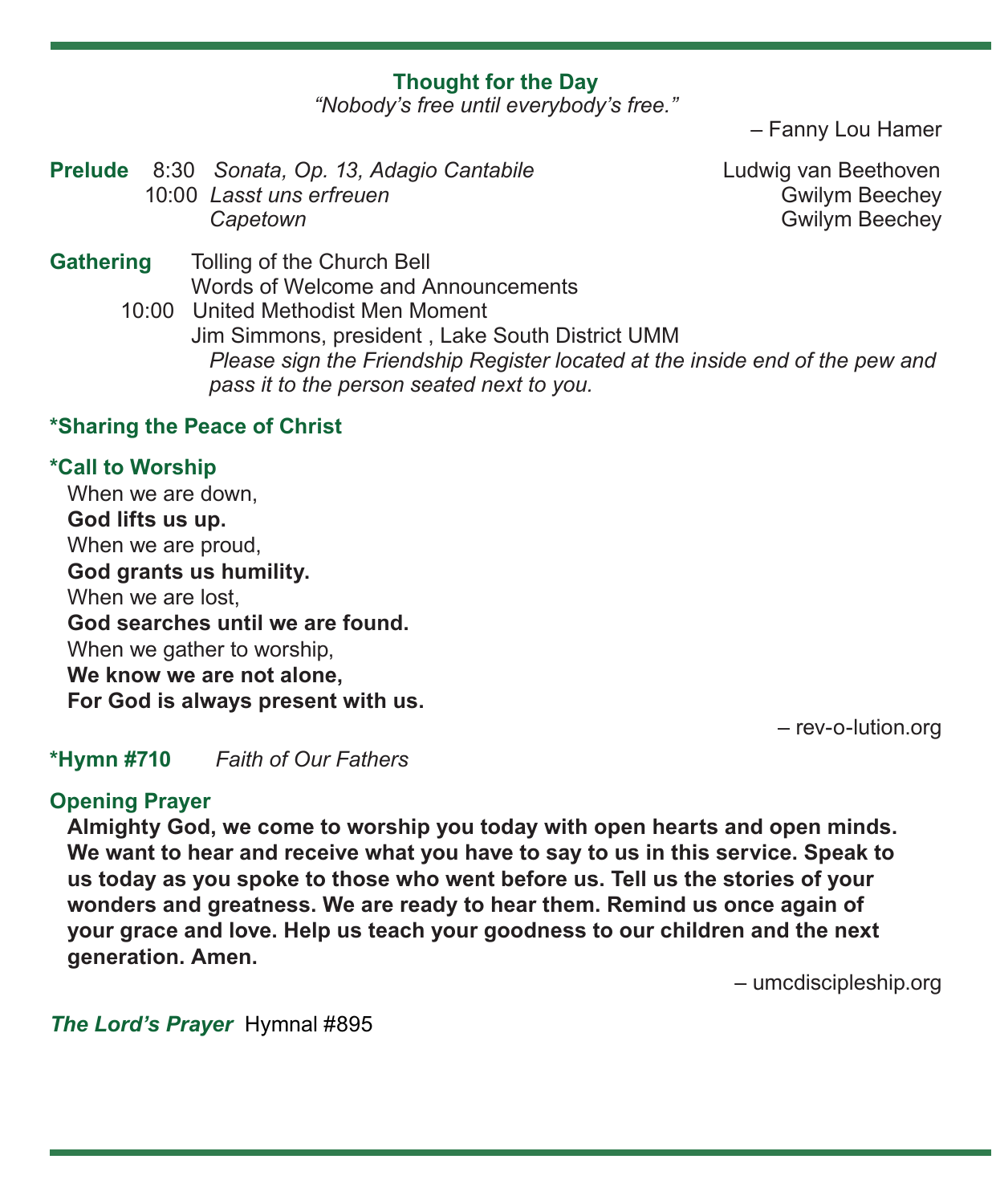## **A Moment for Children**

Children are welcome to come forward or to gather around the screen at home to share in this special time with Pastor John. Afterwards, preschool through sixth graders may go with the Sunday school teachers. Children may be picked up in the second floor classrooms (rooms 212–218) following the service.

# **Community Prayers**

## **Reading of the Holy Scripture — Galatians 3:23–29**

<sup>23</sup> Now before faith came, we were imprisoned and guarded under the law until faith would be revealed. <sup>24</sup> Therefore the law was our disciplinarian until Christ came, so that we might be reckoned as righteous by faith. <sup>25</sup> But now that faith has come, we are no longer subject to a disciplinarian,  $^{26}$  for in Christ Jesus you are all children of God through faith.  $^{27}$  As many of you as were baptized into Christ have clothed yourselves with Christ. <sup>28</sup> There is no longer Jew or Greek; there is no longer slave or free; there is no longer male and female, for all of you are one in Christ Jesus. 29 And if you belong to Christ, then you are Abraham's offspring, heirs according to the promise.

|                                                 |               | 10:00 Special Music I'll Fly Away<br>Claire Tolson, solo                                      | <b>Albert Brumley</b>                        |
|-------------------------------------------------|---------------|-----------------------------------------------------------------------------------------------|----------------------------------------------|
| <b>Sermon</b>                                   |               | "Faith, Law, and Grace"                                                                       | Pastor Claude                                |
| <b>Presentation of Our Tithes and Offerings</b> |               |                                                                                               |                                              |
| <b>Offertory</b>                                | 8:30<br>10:00 | Song Without Words, Op. 19, No. 4<br>The Minute Waltz, Op. 64, No. 1<br>Matthew Barnes, piano | Felix Mendelssohnn<br><b>Frederic Chopin</b> |
| *Doxology Hymnal #94                            |               |                                                                                               |                                              |
| <b>*Prayer of Dedication</b>                    |               |                                                                                               |                                              |
| <b>*Hymn #548</b>                               |               | In Christ There Is No East or West                                                            |                                              |
| <b>*Benediction</b>                             |               |                                                                                               |                                              |
| <b>Postlude</b>                                 | 8:30<br>10:00 | Crescendo<br>Postlude on 'Pisgah'                                                             | Per Lasson<br>Dale Wood                      |

**\***Please rise as you are able.

*Notes:* **Bold** text indicates congregational response. Hymnal refers to the red hymnal in the pew holders. Hearing assistance devices are available at the back of the sanctuary from the ushers. CCLI # 2894634 Livestreaming #13815